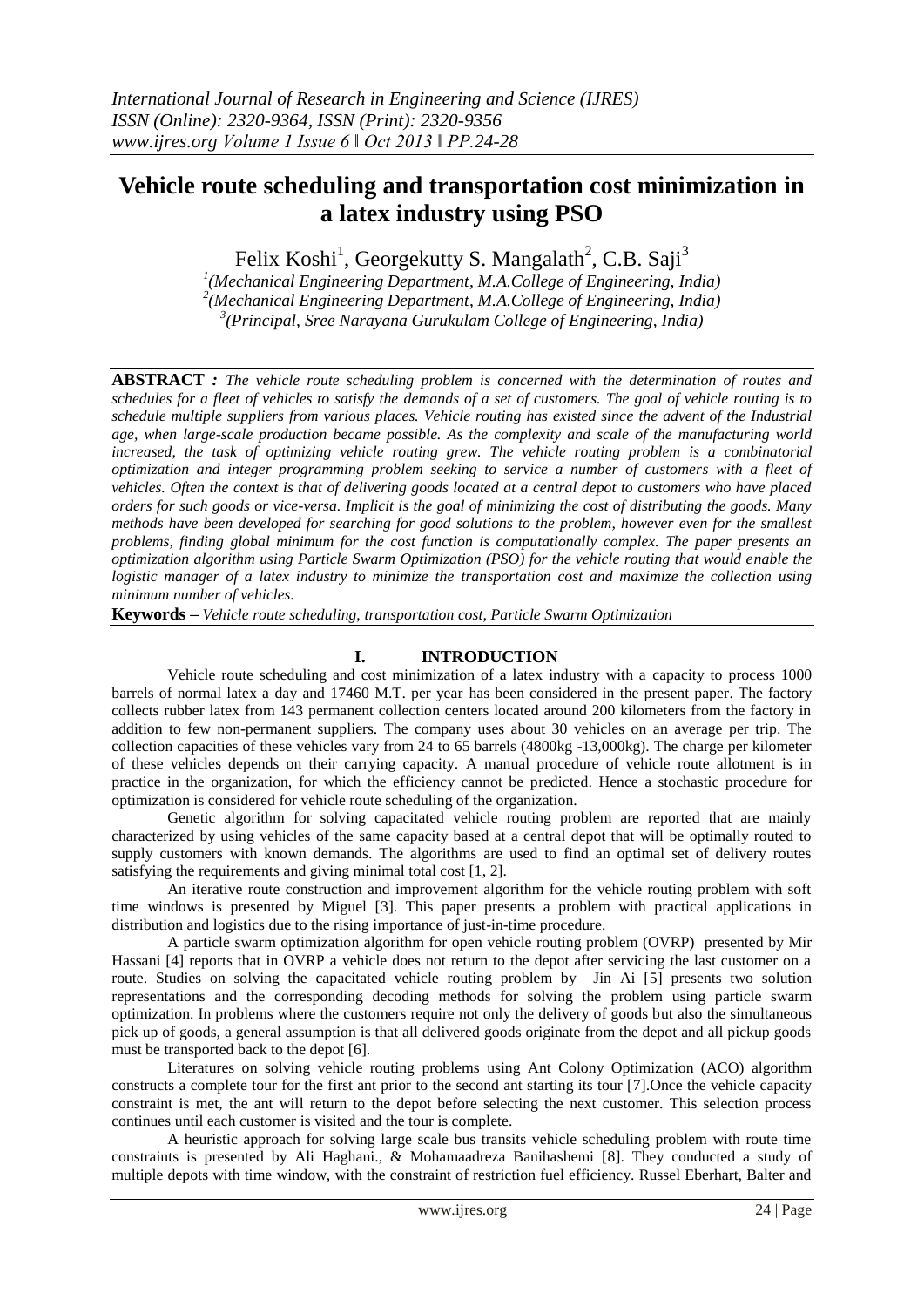James Kennedy reviewed the PSO concept and introduced a new form of particle swarm optimizer [9]. They examined how changes in the procedure affect the number of iteration required to meet an error criterion, and the frequency with which models interminably around a new optimum. In the binary version, trajectories are traced in the probability that a co-ordinate will take on a zero or one value. Yuhui Shi and Renhart W introduced a new parameter "inertia weight" in to the original PSO [10]. It is proved that PSO with inertia weight will have better performance and has a bigger chance to find the global optimum within a reasonable number of iterations. A large inertia weight facilitates a more powerful global search while a small inertia weight facilitates a more powerful local search Yuhuishe, Russell and Engelbrecht AP conducted empirical studies on the performance of PSO and found that PSO converges very quickly towards the optimal positions but may slow its convergence sped when it is near a minimum [11]. Also proved that using an adaptive inertia weight, performance of PSO near optima can be improved. PSO may lack global search ability at the end of a run due to the utilization of a linearly decreasing inertia weight they implemented a Fuzzy system to dynamically adjust the inertia weight in order to improve the performance of the PSO.

### **II. MATHEMATICAL MODELING**

A mathematical model for developing the optimization algorithm is explained in the subsequent section. Objective is to Objective is to minimize

$$
\sum_{k=1}^{K} \sum_{i=0}^{N} \sum_{j=0}^{N} C_{ijk} X_{ijk}
$$
 (1)

Subjected to the constraints:

$$
\sum_{k=1}^{K} \sum_{i=0}^{N} X_{ijk} = 1, \quad j = 1, 2, \dots, N
$$
\n(2)  
\n
$$
\sum_{k=1}^{K} \sum_{j=0}^{N} X_{ijk} = 1, \quad i = 1, 2, \dots, N
$$
\n(3)  
\n
$$
\sum_{j=0}^{N} X_{ik} - \sum_{j=0}^{N} X_{ijk} = 0, \quad k = 1, 2, \dots, K; t = 1, 2, \dots, N
$$
\n(4)  
\n
$$
\sum_{i=0}^{N} \sum_{j=0}^{N} d_{ijk} X_{ijk} \le D_k, \quad k = 1, 2, \dots, K
$$
\n(5)  
\n
$$
\sum_{j=0}^{N} q_j \left( \sum_{i=0}^{N} X_{ijk} \right) \le Q_k \quad k = 1, 2, \dots, K
$$
\n(6)  
\n
$$
\sum_{j=1}^{N} X_{0jk} \le 1, \quad k = 1, 2, \dots, K
$$
\n(7)  
\n
$$
\sum_{i=1}^{N} X_{i0k} \le 1, \quad k = 1, 2, \dots, K
$$
\n(8)  
\n
$$
\sum_{i=1}^{N} q_i \le \sum_{k=1}^{K} Q_k, \quad \text{(9)}
$$
\n
$$
X_{ijk} \in \{0, 1\}, \quad i, j = 0, 1, 2, \dots, N; k = 1, 2, \dots, K
$$
\n(10)  
\n
$$
X_{ijk} = \{0, 1\}, \quad i, j = 0, 1, 2, \dots, N; k = 1, 2, \dots, K
$$
\n(11)  
\nWhere depot is represented by node 0,  
\nNo. of collection centers = N,  
\nNo of vehicles = K,  
\nQuantity of rubber latest at customer "*i*" =  $q_i$   
\nCapacity of *k*<sup>th</sup> vehicles =  $Q_k$   
\nMaximum allowable distance by vehicle  $k = D_k$   
\nCost of traveling from customer *i* to *j* by vehicle *k* =  $C_{ijk}$   
\nThe basic process of the PSO algorithm is given as follows.  
\nStep 1: (Initialization) randomly generate initial particles.

Step 2: (Fitness) Measure the fitness of each particle in the population.

Step 3: (Update) Compute the position vector of each particle with Eq. (12).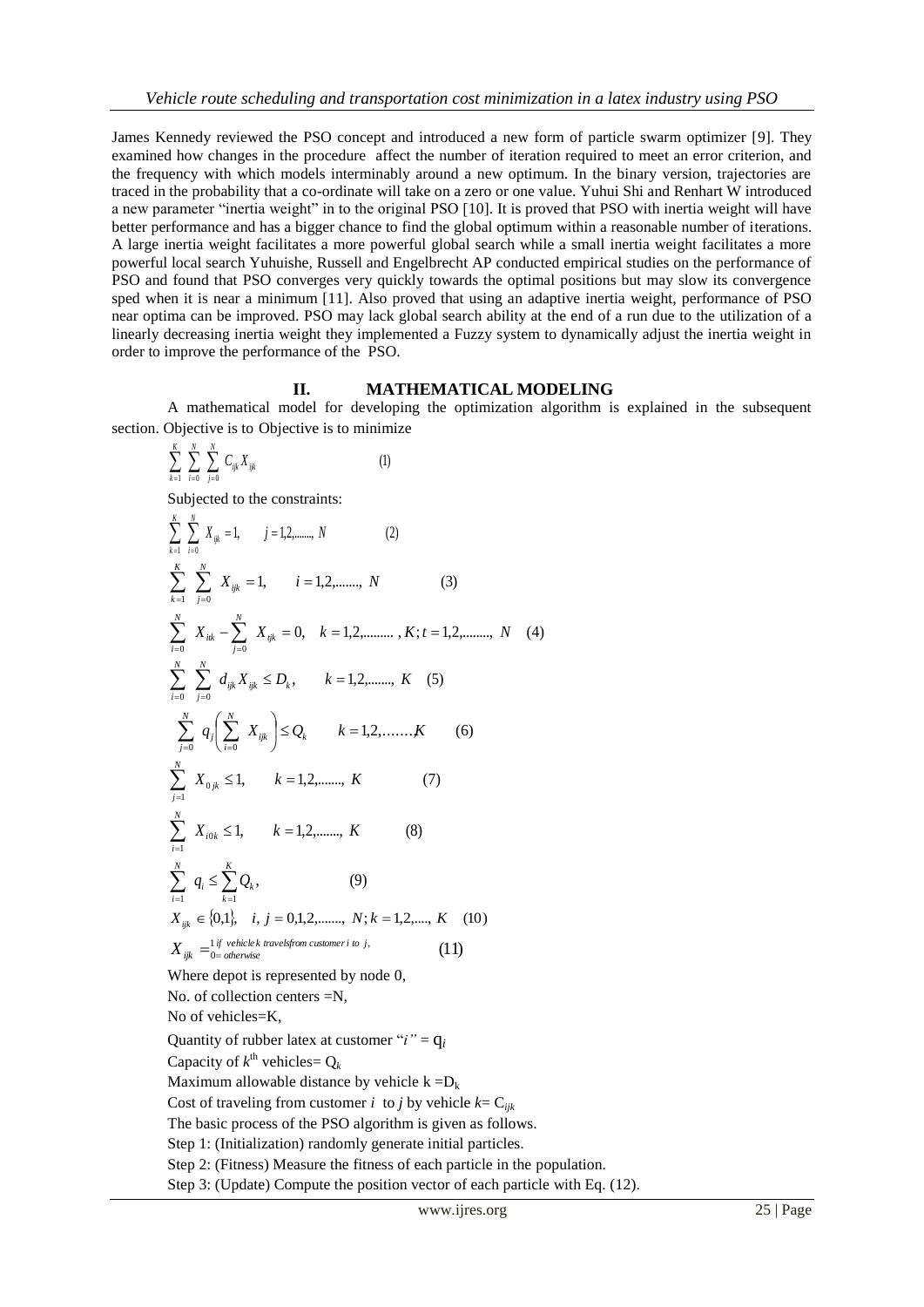Step 4: (Construction) for each particle, move to the next position according to Eq. (13). Step 5: (Termination) Stop the algorithm if termination criterion is satisfied; return to Step 2 otherwise.

$$
V_{id}^{t} = V_{id}^{t-1} + c_1 r_1 (P_{id}^{t} - x_{id}^{t}) + c_2 r_2 (P_{gd}^{t} - x_{id}^{t})
$$
  
\n
$$
d = 1, 2, 3 \dots \dots D
$$
  
\n
$$
X_{id}^{t+1} = X_{id}^{t} + V_{id}^{t}
$$
  
\n
$$
d = 1, 2, 3 \dots \dots D
$$
\n(13)

 $P_{id}^t$  is the best position of the particle

 $P_{gd}^{t}$  is the global best position of particle

 $x_{id}^t$  is the position of the previous particle

where  $c<sub>1</sub>$  indicates the cognition learning factor;  $c<sub>2</sub>$  indicates the social learning factor, and  $r<sub>1</sub>$  and  $r<sub>2</sub>$  are random numbers

In the present analysis, first the population of particles is initialized, each particle having a random position within the dimensional space and a random position vector for each dimension. Second, each particle's fitness for the vehicle routing problem is evaluated. If the fitness is better than the particle's best fitness, then the position vector is saved for the particle. If the particle's fitness is better than the global best fitness, then the position vector is saved for the global best. Finally the values are updated until the termination condition is satisfied

PSO algorithm can be described as follows.

$$
V_{local best} = \propto \times x_{local best} + \beta \times (1 - x_{local best}) \qquad (14)
$$
  
\n
$$
V_{global best} = \propto x_{global best} + \beta \times (1 - x_{global best}) \qquad (15)
$$
  
\n
$$
V = w \times V + c1 \times V_{local best} + c2 \times V_{global best} \qquad (16)
$$

Where  $\alpha + \beta = 1, 0 < \alpha, \beta < 1$  are control parameters which indicate the control degree of *V*.  $w+c1+c2=1$ ,  $0 < w$ ,  $c1$ ,  $c2<1$ . In Equation (16), the first part represents the inertia of previous probability; the second part is the "cognition" part, which represents the local exploration probability; the third part is the "social" part, which represents the cooperation among all quantum particles.

Fitness is used to evaluate the performance of particles in the swarm. Generally, choosing a proper objective function as fitness function to represent the corresponding superiority of each particle is one of the key factors for successful resolution of the relevant problem using PSO algorithm. In the capacitated vehicle routing problem, the objective is to minimize the total cost or distance. Therefore, according to the description in above section, the following equation as fitness function has been selected:

$$
Fit. = \sum_{k=1}^{K} \sum_{i=0}^{N} \sum_{j=0}^{N} C_{ij} X_{ij}^{k}
$$
 (17)

The objective of the scheduling is to minimize the total cost, i.e. *fit*, so the particle with the minimal fitness will outperform others and should be reserved during the optimization process.

#### **III. SOLUTIONS USING PSO**

A MATLAB program has been initially developed to calculate the least travelling cost of two vehicles between eight destinations. The program is initiated with the capacity and kilometer cost of each vehicle whereas the number of barrels to be collected from each places and the distance between the destination and depot are fed in the form of excel sheet.

The program works on the basis of permutations of 8 destinations. According to this, in case one, the first node is visited by the first vehicle and all the other nodes are visited by the second vehicle. For the second case, the first two nodes are visited by the first vehicle and rest is covered by the second vehicle. Similarly, all cases are considered and the cost for each is evaluated based on the various parameters given. At last the route with least route cost is found out.

An algorithm is developed based on PSO for two vehicles and eight destinations. After ensuring its acceptable agreement with the exact solutions, the algorithm in PSO is also extended to solve the present problem with 30 vehicles and 143 destinations for which the route of one vehicle of a particular trip is shown in Table 1.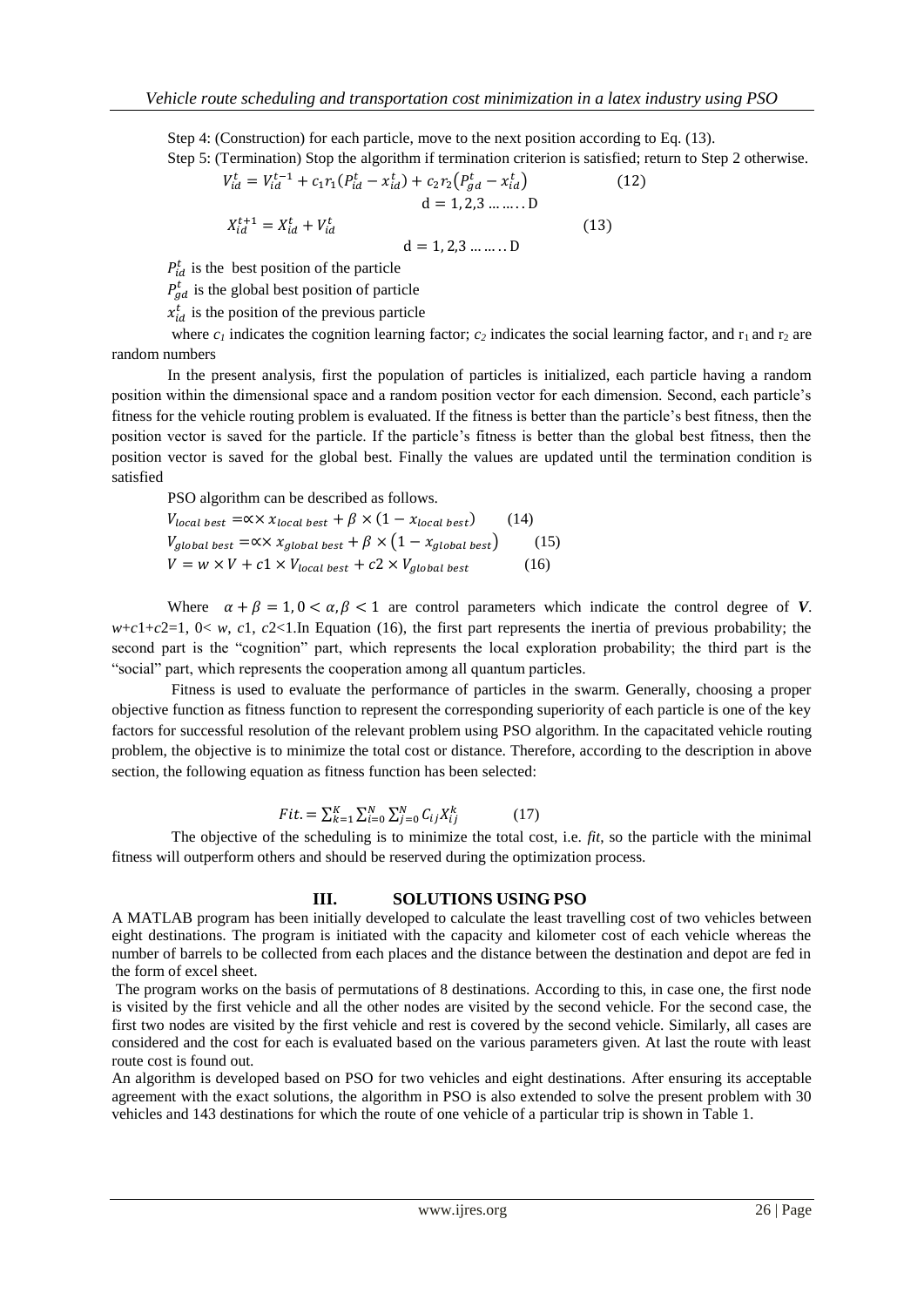

Table 1. Results for the month of June using PSO

Demands vary with the seasons and environmental conditions. These varying demand requirements were considered and the corresponding plans for each of the cases are obtained using the proposed PSO algorithm. The algorithm is used to compute the optimum route to perform all deliveries. The plans generated by the algorithm are compared with the plans made manually in the company. Table 2 shows the cost estimation using the proposed and existing methods. The PSO algorithm - implemented in Matlab - provided a good solution in two-three minutes on a Pentium PC at 1 GHz. It is found that the proposed PSO algorithm can provide a better solution for the present problem faced by the organization in connection with vehicle routing. The algorithm allows a reduction of Rs.3, 00000/- per year in cost.

| Month                                     | Cost in Rs.     |                 |  |
|-------------------------------------------|-----------------|-----------------|--|
|                                           | Proposed Method | Existing method |  |
| <b>JAN</b>                                | 124894          | 149894          |  |
| <b>FEB</b>                                | 123736          | 148736          |  |
| <b>MAR</b>                                | 120370          | 145370          |  |
| <b>APRIL</b>                              | 105500          | 130500          |  |
| <b>MAY</b>                                | 116000          | 141000          |  |
| <b>JUNE</b>                               | 104415          | 129415          |  |
| <b>JULY</b>                               | 107794          | 132794          |  |
| <b>AUG</b>                                | 116794          | 141794          |  |
| <b>SEP</b>                                | 120662          | 145662          |  |
| <b>OCT</b>                                | 120370          | 145370          |  |
| <b>NOV</b>                                | 122737          | 147737          |  |
| <b>DEC</b>                                | 124223          | 149223          |  |
| <b>Total Transportation Cost (in Rs.)</b> | 1407494/-       | 1707494/-       |  |

| Table 2. Cost estimation using proposed and existing methods |  |  |  |  |  |
|--------------------------------------------------------------|--|--|--|--|--|
|--------------------------------------------------------------|--|--|--|--|--|